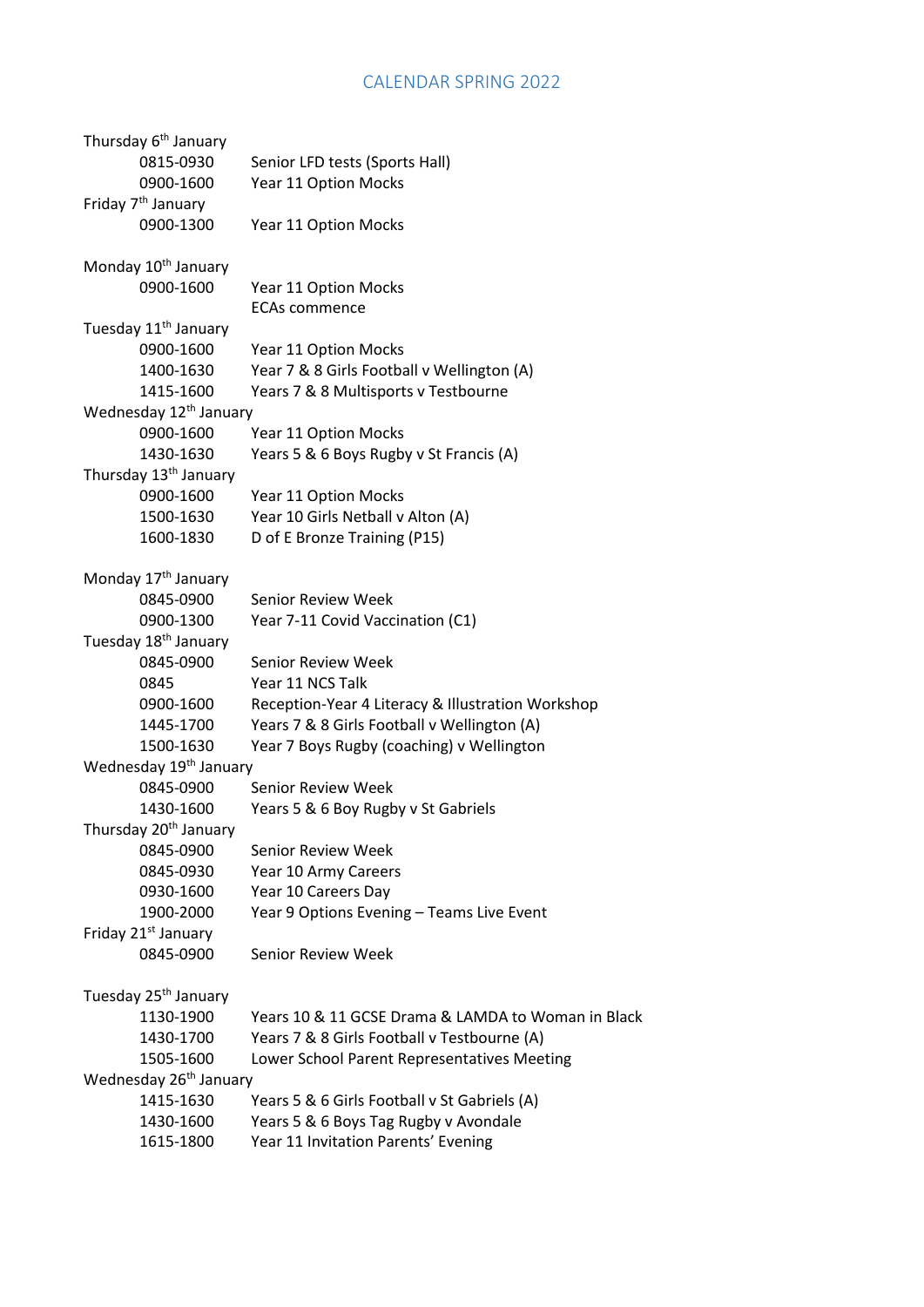Tuesday 1<sup>st</sup> February 1430-1600 Year 8 Boys Rugby v Leehurst Swan (A) 1610-1900 Years 3 & 6 Parents' Evening Wednesday 2<sup>nd</sup> February 1400-1600 Years 3-6 Cross Country @ Charlton (A) Thursday 3rd February 1430-1600 Year 9 Boys Rugby v Leehurst Swan Friday 4<sup>th</sup> February 0900-1600 Scholarship Day 0900-1330 ISA Cross Country @ Sherfield (selected Years 7 & 8) 1145-1600 Intermediate Maths Challenge Tuesday 8<sup>th</sup> February 0900-1600 Years 7 & 8 Mixed Multi Sports v Testbourne 1610-1900 Years 4 & 5 Parents' Evening Wednesday 9<sup>th</sup> February 1430-1600 Years 5 & 6 Girls Netball v St Francis (A) 1445-1600 Years 5 & 6 Boys Rugby v St Francis Thursday 10<sup>th</sup> February 1630-1900 Year 8A Parents' Evening (Teams) Tuesday 15<sup>th</sup> February 1700-1800 LAMDA presentation to Parents 1900-2000 FOR Meeting – Main Hall Wednesday 16<sup>th</sup> February 0900-1600 LAMDA Examinations 1430-1600 Years 5 & 6 Boys Tag Rugby v Avondale 1430-1600 Years 5 & 6 Netball v Avondale Thursday 17<sup>th</sup> February 1515-1600 Senior Parent Representatives Meeting (Teams) 1515-1700 Years 9 & 10 Boys Basketball v Wellington (A) 1600-1830 D of E Bronze Training (P15) 1630-1900 Year 8C Parent' Evening (Teams) 1730-1930 Rotary Youth Speaks – Bishops Wordsworth School Friday 18<sup>th</sup> February 0900-1300 Year 11 GCSE Drama Scripted Assessment Monday 21<sup>st</sup> February – Friday 25<sup>th</sup> February HALF TERM Camp Rookwood available - https://rookwoodschool.org/holiday-camps Thursday 24<sup>th</sup> February 1830-1900 Rotary Young Writer Presentation – Andover Guildhall Tuesday 1<sup>st</sup> March 1515-1700 Year 7 Boys Rugby v Wellington (A) Wednesday 2<sup>nd</sup> March 1430-1600 Years 5 & 6 Boys Rugby v St Gabriels (A) 1430-1630 Year 9 Boys Rugby v Leehurst Swan Saturday 5<sup>th</sup> March 0900-1600 Year 11 ICT Revision Session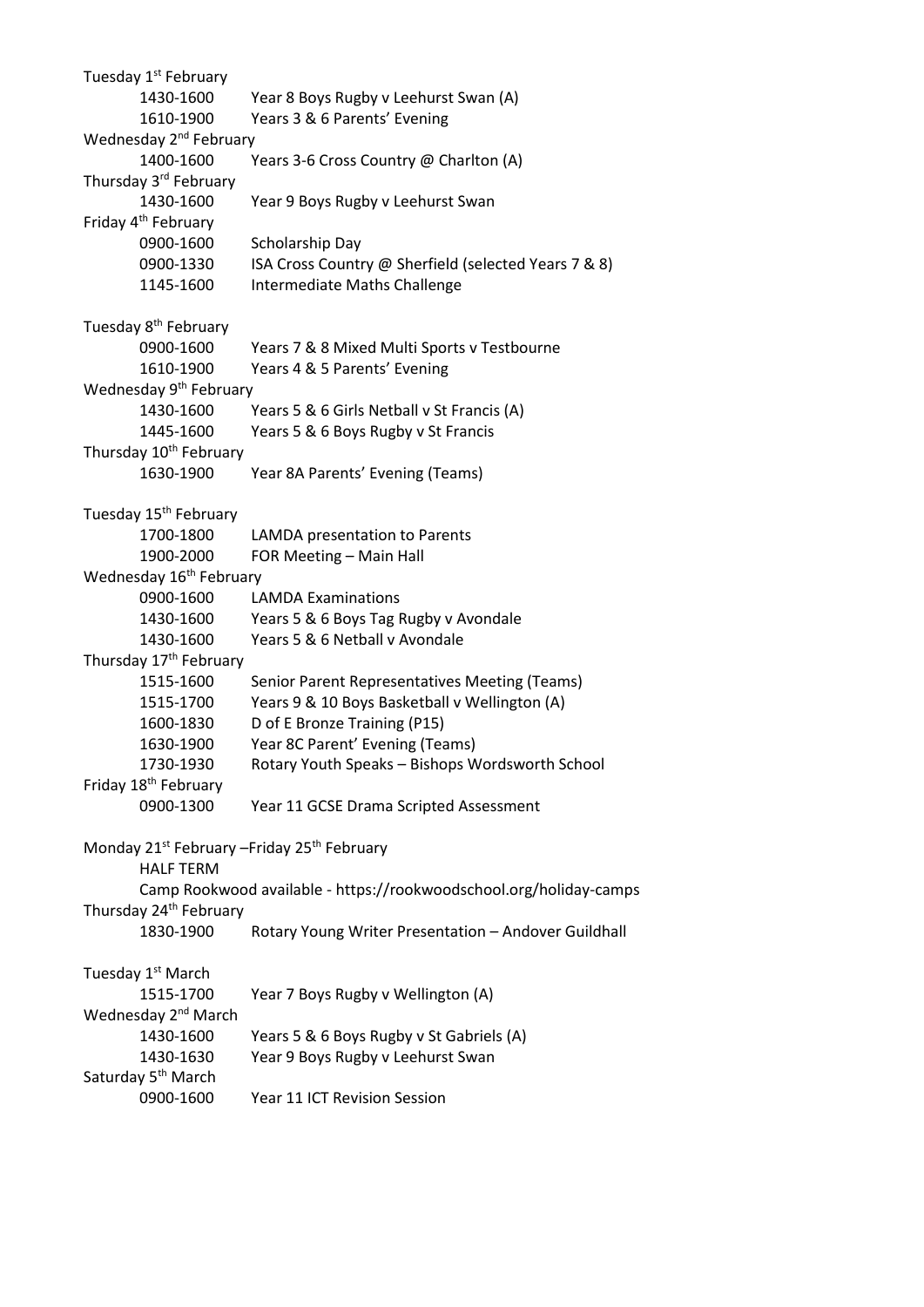| Monday 7 <sup>th</sup> March     |                                                                   |
|----------------------------------|-------------------------------------------------------------------|
| <b>TBC</b>                       | Lower School Science Week - Farming                               |
| <b>TBC</b>                       | <b>Senior Mock Exams</b>                                          |
| 1300-1500                        | Years 3 & 4 Indoor Football 3v3 Crosscourt                        |
| Tuesday 8 <sup>th</sup> March    |                                                                   |
|                                  | <b>Senior Mock Exams</b>                                          |
| 1515-1700                        | Year 8 Boys Football v John Hanson (A)                            |
| 1630-1900                        | Year 7M Parent' Evening (Teams)                                   |
| Wednesday 9 <sup>th</sup> March  |                                                                   |
| <b>TBC</b>                       | <b>Senior Mock Exams</b>                                          |
| 1430-1600                        | Years 5 & 6 Boys Handball coaching (A)                            |
| Thursday 10 <sup>th</sup> March  |                                                                   |
| 0900-1600                        | Year 10 Careers Interviews (Mock)                                 |
| 1530-1700                        | Years 9 & 10 Girls Football District 7-a-side (A)                 |
|                                  |                                                                   |
| Tuesday 15 <sup>th</sup> March   |                                                                   |
| 0900-1600                        | Lower 6 <sup>th</sup> UCAS Exhibition London                      |
| 1505-1600                        | Lower School Parent Representatives Meeting                       |
| 1515-1700                        | Year 7 Boys Football v John Hanson (A)                            |
| Wednesday 16 <sup>th</sup> March |                                                                   |
| 1430-1600                        | Years 5 & 6 Boys Indoor Hockey v Avondale                         |
| 1430-1600                        | Years 5 & 6 Girls Netball mini Tournament v St Francis & Avondale |
| 1630-1900                        | Year 7H Parents' Evening (Teams)                                  |
| Thursday 17 <sup>th</sup> March  |                                                                   |
| 0900-1600                        | Years 10 & 11 Health & Wellbeing Day                              |
| 1515-1700                        | Years 9 & 10 Boys Basketball v Wellington (A)                     |
| 1600-1830                        | D of E Bronze Training (P15)                                      |
| Tuesday 22 <sup>nd</sup> March   |                                                                   |
| 1515-1700                        | Year 8 Boys Basketball v Wellington (A)                           |
| Wednesday 23rd March             |                                                                   |
| 0900-1700                        | Years 5-9 Choir - Voice in a Million @ Wembley Arena              |
| Thursday 24 <sup>th</sup> March  |                                                                   |
| 1430-1630                        | Year 10 Boys Hockey v Alton (A)                                   |
| Friday 25 <sup>th</sup> March    |                                                                   |
| 0900-1600                        | Lower School Production Technical Rehearsal                       |
|                                  |                                                                   |
| Monday 28 <sup>th</sup> March    |                                                                   |
| 0900-1130                        | Lower School Production Dress Rehearsal                           |
| Tuesday 29 <sup>th</sup> March   |                                                                   |
| 1330-1630                        | Years 7 & 8 Rugby 7s @ Charlton                                   |
| 1800-1930                        | Lower School Production - Hoodwinked - Main Hall                  |
| Wednesday 30 <sup>th</sup> March |                                                                   |
| 0900-1600                        | TBC Year 10 GCSE Drama Devising                                   |
| 1800-1930                        | Lower School Production - Hoodwinked - Main Hall                  |
| Thursday 31 <sup>st</sup> March  |                                                                   |
| 1515-1600                        | Senior Parent Representatives Meeting                             |
| 1515-1700                        | Years 9 & 10 Boys Basketball v Wellington (A)                     |
| <b>TBC</b>                       | KS3 Girls - County Badminton @ West Gate                          |